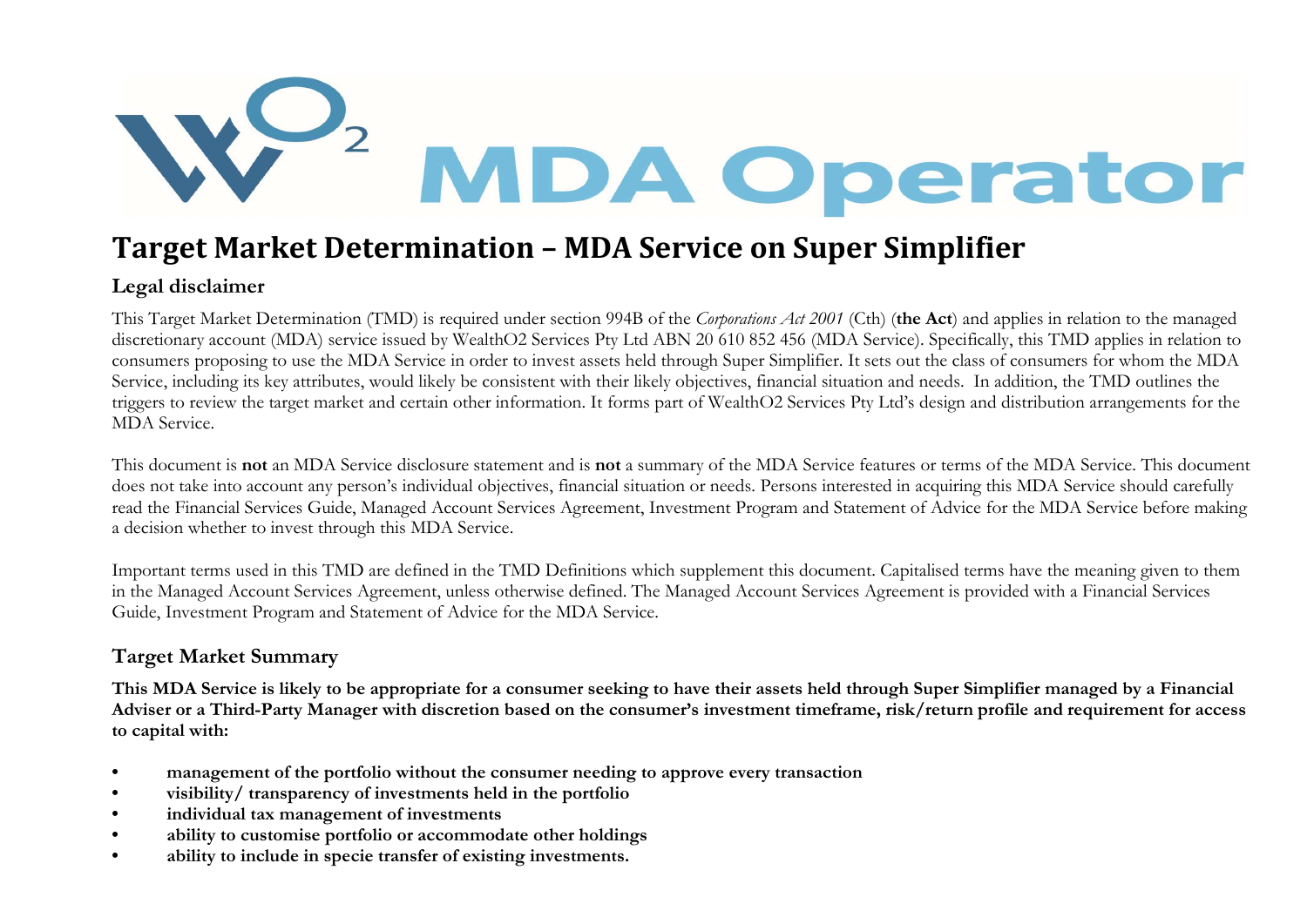## MDA Service Description

The MDA Service allows consumers to receive discretionary portfolio management services in connection with their superannuation assets from a Financial Adviser and/or a Third-Party Manager that includes the purchase and sale of investments in a range of asset classes as set out in an agreed investment program. The MDA Service includes the monitoring and execution of transactions to ensure compliance with the agreed discretionary arrangement, the execution of any purchase or sale of investments as determined by a Financial Adviser and/or a Third-Party Manager, administering the investments on behalf of the consumer and reporting to the Financial Adviser and the consumer.

## Key Attributes of the MDA Service

This MDA Service is designed to be distributed through Australian Financial Services Licensees (AFSLs) and their representatives who are contracted with the Issuer of the MDA Service. A consumer must have received personal financial product advice from a representative of an AFSL (Financial Adviser) to be able to invest in the MDA Service.

The MDA Service enables a consumer to receive discretionary portfolio management services in relation to their superannuation assets from a Financial Adviser and/or a Third-Party Manager that meets a consumer's investment timeframe, risk/return profile and requirement for access to capital across any investment timeframe, any risk/ return profile, any access to capital requirement and any other specific requirement of the consumer. The MDA Service is structured to enable a broad range of investable security types and securities to be included in the discretionary arrangement which is published in an Investment Program.

The provision of the MDA Service remains subject to Superannuation Law.

All reporting for the MDA Service is available electronically with continuous reporting to consumers and their Financial Adviser.

## Fund and Issuer identifiers

| <b>Issuer</b>      | WealthO2 Services Pty Ltd |
|--------------------|---------------------------|
| <b>Issuer ABN</b>  | 20 610 852 456            |
| <b>Issuer AFSL</b> | 500032                    |
| Date TMD approved  | 5 October 2021            |
| <b>TMD</b> Version |                           |
| <b>TMD Status</b>  | Current                   |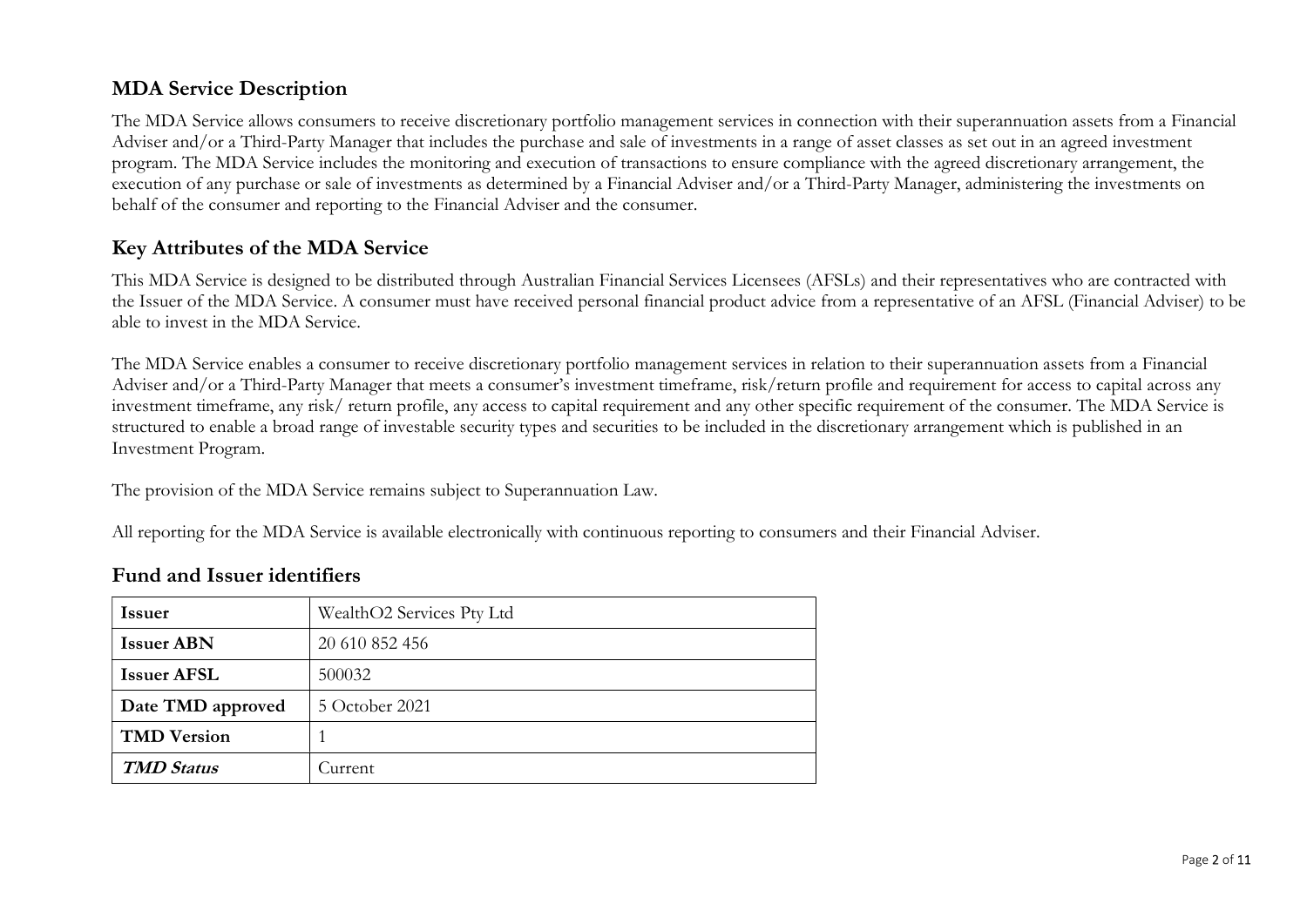## Description of Target Market

This part is required under section 994B(5)(b) of the Act.

#### TMD indicator key

The Consumer Attributes for which the product is likely to be appropriate have been assessed using a red/amber/green rating methodology with appropriate colour coding:



#### Instructions

In the tables below, Column 1, Consumer Attributes, indicates a description of the likely objectives, financial situation and needs of the class of consumers that are considering the MDA Service. Column 2, TMD indicator, indicates whether a consumer meeting the attribute in column 1 is likely to be in the target market for the MDA Service.

Generally, a consumer is unlikely to be in the target market for the MDA Service if:

- one or more of their Consumer Attributes correspond to a red rating, or
- three or more of their Consumer Attributes correspond to an amber rating.

Definitions of terms are in the attachment or otherwise in the Managed Account Services Agreement.

#### Investment products and diversification

A consumer (or class of consumer) may intend to hold the MDA Service as part of a diversified portfolio (typically with an intended product use of satellite/small allocation or core component). In such circumstances, the MDA Service should be assessed against the consumer's attributes for the relevant portion of the portfolio, rather than the consumer's portfolio as a whole. For example, a consumer may seek to construct a conservative portfolio with a satellite/small allocation to growth assets. In this case, it may be likely that the MDA Service with a High or Very High risk/return profile is consistent with the consumer's objectives for that allocation notwithstanding that the risk/return profile of the consumer as a whole is Low or Medium. In making this assessment, distributors should consider all features of a product (including its key attributes).

| <b>Consumer Attributes</b>      |                      | <b>MDA Service Description including Key Attributes</b> |
|---------------------------------|----------------------|---------------------------------------------------------|
|                                 |                      |                                                         |
| Consumer's investment objective | <b>TMD</b> Indicator |                                                         |
| Capital Growth                  |                      |                                                         |
| Capital Preservation            |                      |                                                         |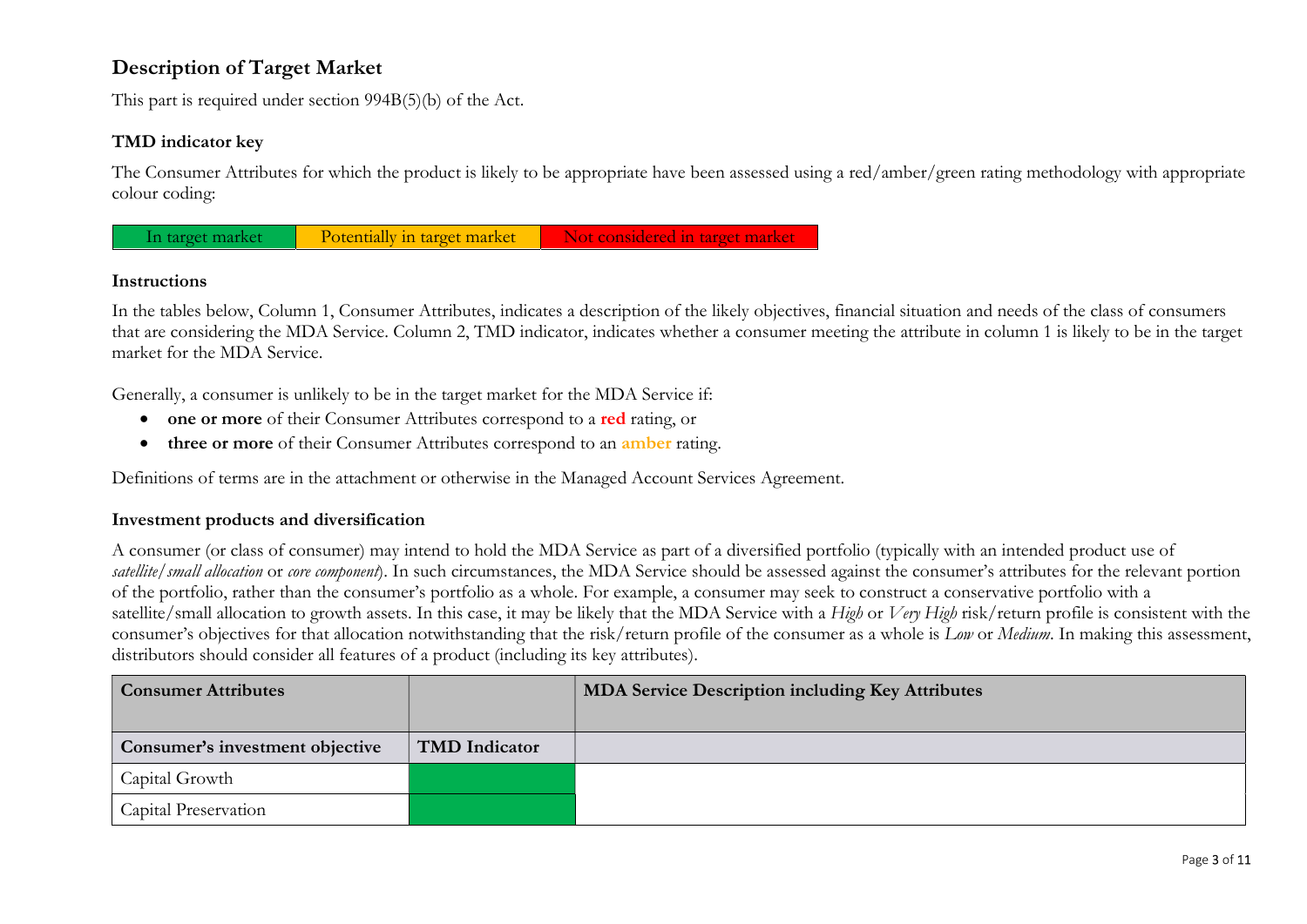| <b>Consumer Attributes</b>                                                |                      | <b>MDA Service Description including Key Attributes</b>                                                                                                                           |
|---------------------------------------------------------------------------|----------------------|-----------------------------------------------------------------------------------------------------------------------------------------------------------------------------------|
| Capital Guaranteed                                                        |                      | The MDA Service is intended to be used by a consumer seeking to achieve one or more                                                                                               |
| <b>Income Distribution</b>                                                |                      | of capital growth, capital preservation or an income distribution investment objective in<br>superannuation across a broad range of investable security types and securities      |
| Consumer's intended use of the<br>MDA Service (% of Investable<br>Assets) | <b>TMD</b> Indicator |                                                                                                                                                                                   |
| Solution/Standalone (75-100%)                                             |                      | The MDA Service is intended to be used to deliver a consumer's primary portfolio                                                                                                  |
| Core Component (25-75%)                                                   |                      | objective in superannuation given a broad range of security types are available to be<br>selected from. The MDA Service may be suitable for a core or a satellite allocation in   |
| Satellite/small allocation (<25%)                                         |                      | superannuation where a consumer wishes to blend the MDA Service with other products                                                                                               |
| <b>Consumer's investment timeframe</b>                                    | <b>TMD</b> Indicator |                                                                                                                                                                                   |
| Short ( $\leq$ 2 years)                                                   |                      | The MDA Service is intended to be used to deliver a consumer's portfolio objective in                                                                                             |
| Medium $(> 2$ years)                                                      |                      | superannuation to achieve any investment timeframe, consistent with the consumer's<br>investment objective, security types used to achieve the investment objective, the intended |
| Long ( $> 8$ years)                                                       |                      | use of the MDA Service and the consumer's risk and return profile                                                                                                                 |
| Consumer's Risk (ability to bear<br>loss) and Return profile              | <b>TMD</b> Indicator |                                                                                                                                                                                   |
| Low                                                                       |                      | The MDA Service is intended to be used to deliver a consumer's portfolio objective in                                                                                             |
| Medium                                                                    |                      | superannuation for any risk and return profile                                                                                                                                    |
| High                                                                      |                      |                                                                                                                                                                                   |
| Very High                                                                 |                      |                                                                                                                                                                                   |
| Consumer's need to withdraw<br>money                                      | <b>TMD</b> Indicator |                                                                                                                                                                                   |
| Daily                                                                     |                      | The MDA Service provides for investment of superannuation assets in a range of security                                                                                           |
| Weekly                                                                    |                      | types (subject always to Superannuation Law) including cash, ASX listed securities and<br>other structures, unlisted managed funds, and term deposits.                            |
| Monthly                                                                   |                      | Each of these security types are liquid in a month but only part of the consumers portfolio                                                                                       |
| Quarterly                                                                 |                      | value may be available where withdrawals are required in a shorter timeframe. The ability                                                                                         |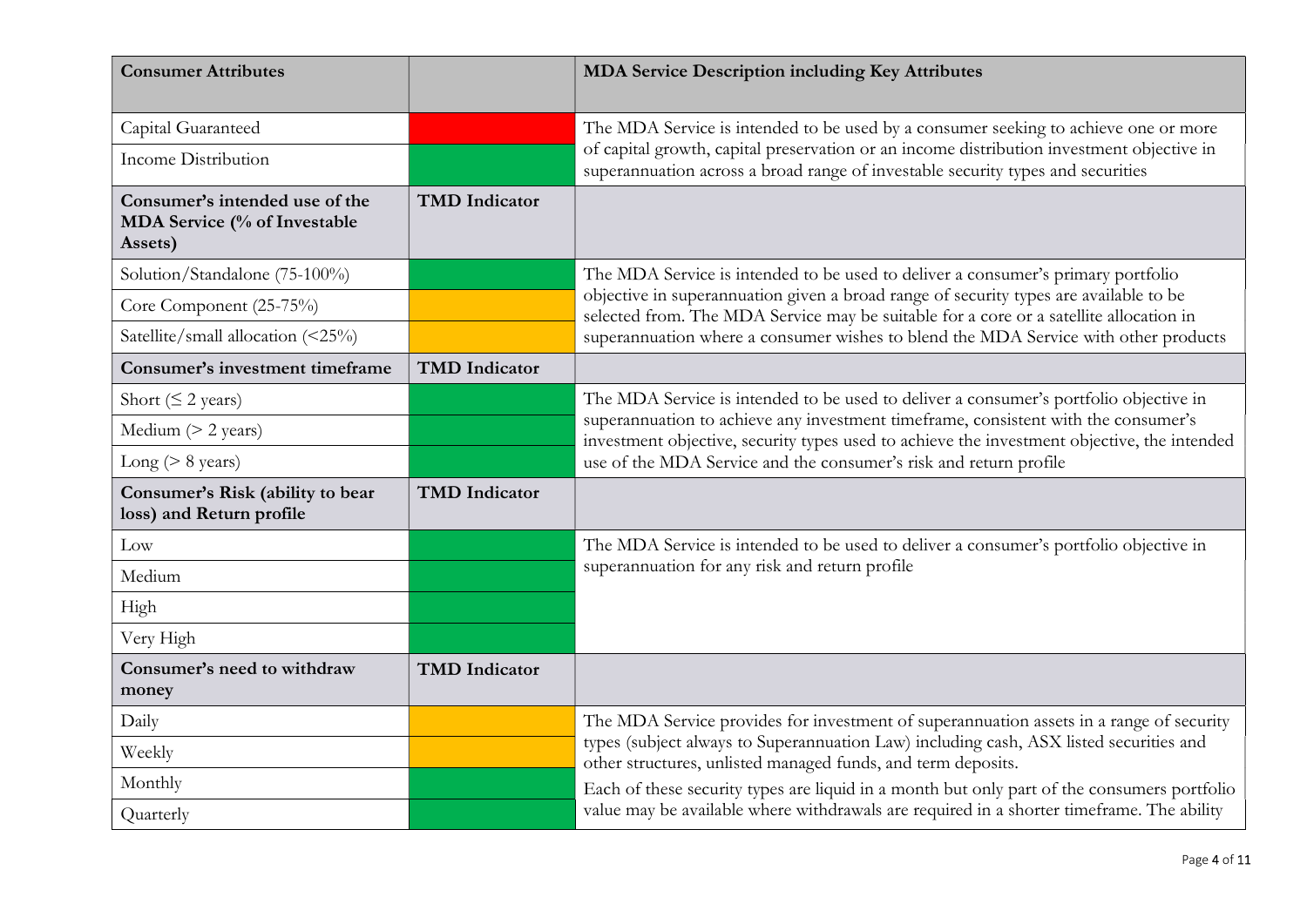| <b>Consumer Attributes</b> | <b>MDA Service Description including Key Attributes</b>                                        |
|----------------------------|------------------------------------------------------------------------------------------------|
| Annually or longer         | to withdraw funds from Super Simplifier remains subject at all times to Superannuation<br>Law. |

| <b>Consumer's Other requirements</b>                                                        | <b>TMD</b> Indicator | <b>MDA Service Description including Key Attributes</b>                                                                                                                   |
|---------------------------------------------------------------------------------------------|----------------------|---------------------------------------------------------------------------------------------------------------------------------------------------------------------------|
| Individual tax management of<br>investments                                                 |                      | Investments are held for each consumer in a discrete portfolio and not pooled, although<br>the MDA Service may be used to invest in pooled investments                    |
| Visibility / transparency of portfolio<br>holdings                                          |                      | Each investment made through the MDA Service is reported separately through reports<br>available, although investments held within managed funds are not directly visible |
| Ability to customise portfolio or<br>accommodate other holdings                             |                      | The MDA Service offers the ability to exclude or vary holdings in particular investments                                                                                  |
| Ability to include in specie transfer of<br>existing investments                            |                      | Existing holdings can be transferred in specie into the MDA Service if appropriate                                                                                        |
| Management of the portfolio without<br>the consumer needing to approve<br>every transaction |                      | Individual transaction and corporate action decisions are made by the Financial Adviser or<br>Third-Party Manager within the terms of the Investment Program              |
| Awareness of or specific inclusion of<br>ESG requirements in portfolio<br>construction      |                      | The MDA Service can be specifically constructed to have regard to ESG factors                                                                                             |

## Appropriateness

Note: This section is required under RG 274.64–66

The Issuer has assessed the product and formed the view that the product, including its key attributes, is likely to be consistent with the likely objectives, financial situation and needs of consumers in the target market as described above, as the attributes of this product in Column 3 of the table above are likely to be suitable for consumers with the attributes identified with a green TMD Indicator in Column 2.

### Distribution conditions/restrictions

This part is required under section 994B(5)(c) of the Act.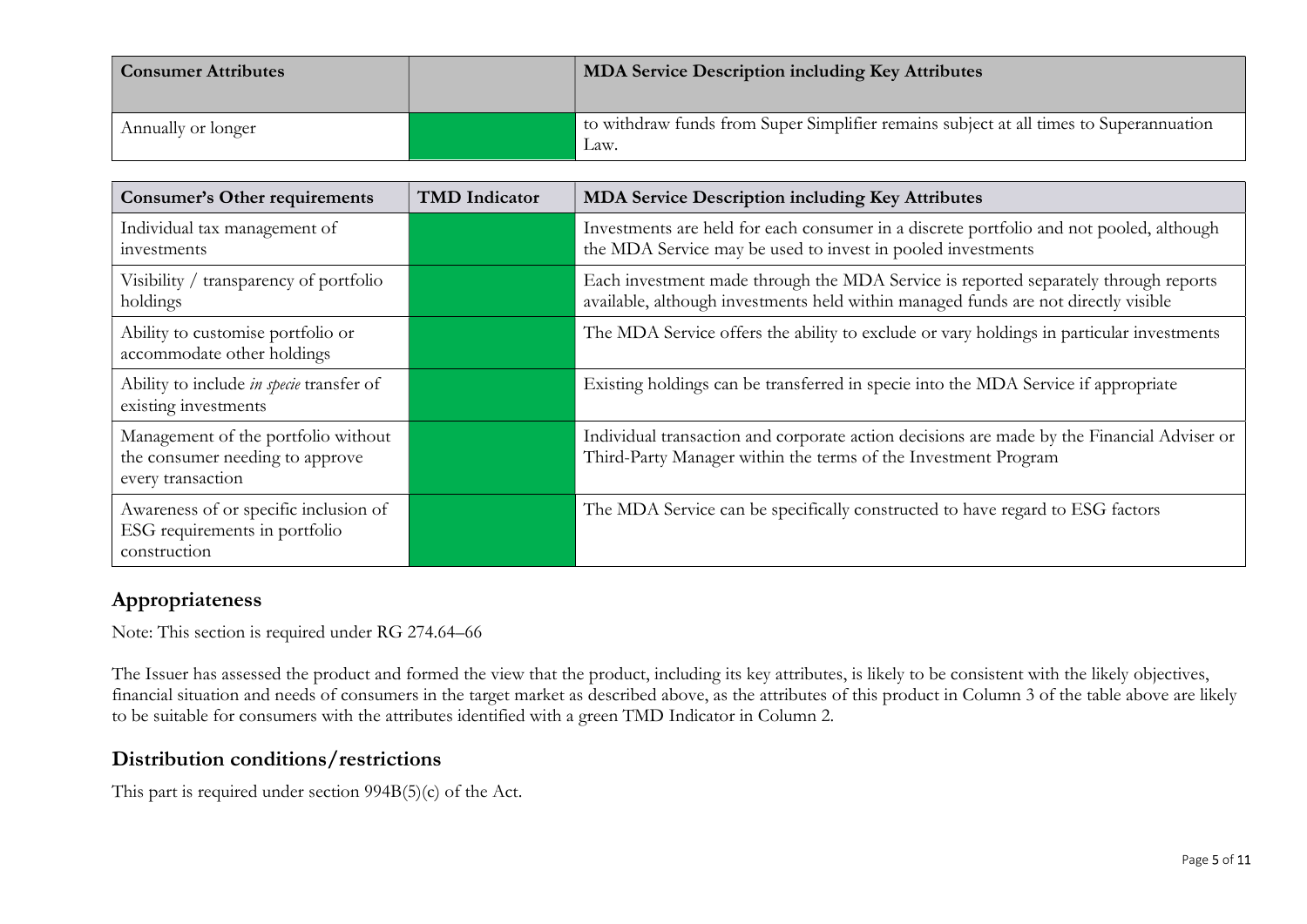| <b>Distribution Condition</b>                                                                                    | <b>Distribution Condition Rationale</b>                                                                                                                                                                                                                                                                                                                                                                                        | applicable |
|------------------------------------------------------------------------------------------------------------------|--------------------------------------------------------------------------------------------------------------------------------------------------------------------------------------------------------------------------------------------------------------------------------------------------------------------------------------------------------------------------------------------------------------------------------|------------|
| Only suitable for distribution to consumers who have received personal<br>financial product advice               | A consumer may only invest through the MDA<br>Service if they have received personal financial<br>product advice from a representative of an AFSL<br>(Financial Adviser) that it is appropriate for the<br>consumer, and must continue have access to<br>personal financial product advice and where the<br>continuing suitability of the MDA Service is<br>reviewed and confirmed to the consumer at least<br>every 13 months |            |
| All investments made through the MDA Service must be held in Super<br>Simplifier                                 | Investments made through the MDA Service must<br>be invested in Super Simplifier, a Division of the<br>DIY Master Plan, to enable the Issuer to comply<br>with Regulatory Guide 179                                                                                                                                                                                                                                            |            |
| Consumers must agree to the terms and conditions of uXchange,<br>broker agreements and other provider agreements | A consumer may only invest in the MDA Service if<br>they become a member of uXchange by signing the<br>uXchange application form and execute agreements<br>with a stockbroker approved by the Issuer, an ADI<br>approved by the Issuer and any other party required<br>by the Issuer                                                                                                                                           |            |

This part is required under section 994B(5)(d) of the Act.

Material change to key attributes, terms and conditions and/or fees

Key attributes have not performed as disclosed by a material degree and for a material period

Determination by the Issuer of an ASIC reportable Significant Dealing

Material or unexpectedly high number of complaints (as defined in section 994A(1) of the Act) about the MDA Service or distribution of the MDA Service

The use of Product Intervention Powers, regulator orders or directions that affects the MDA Service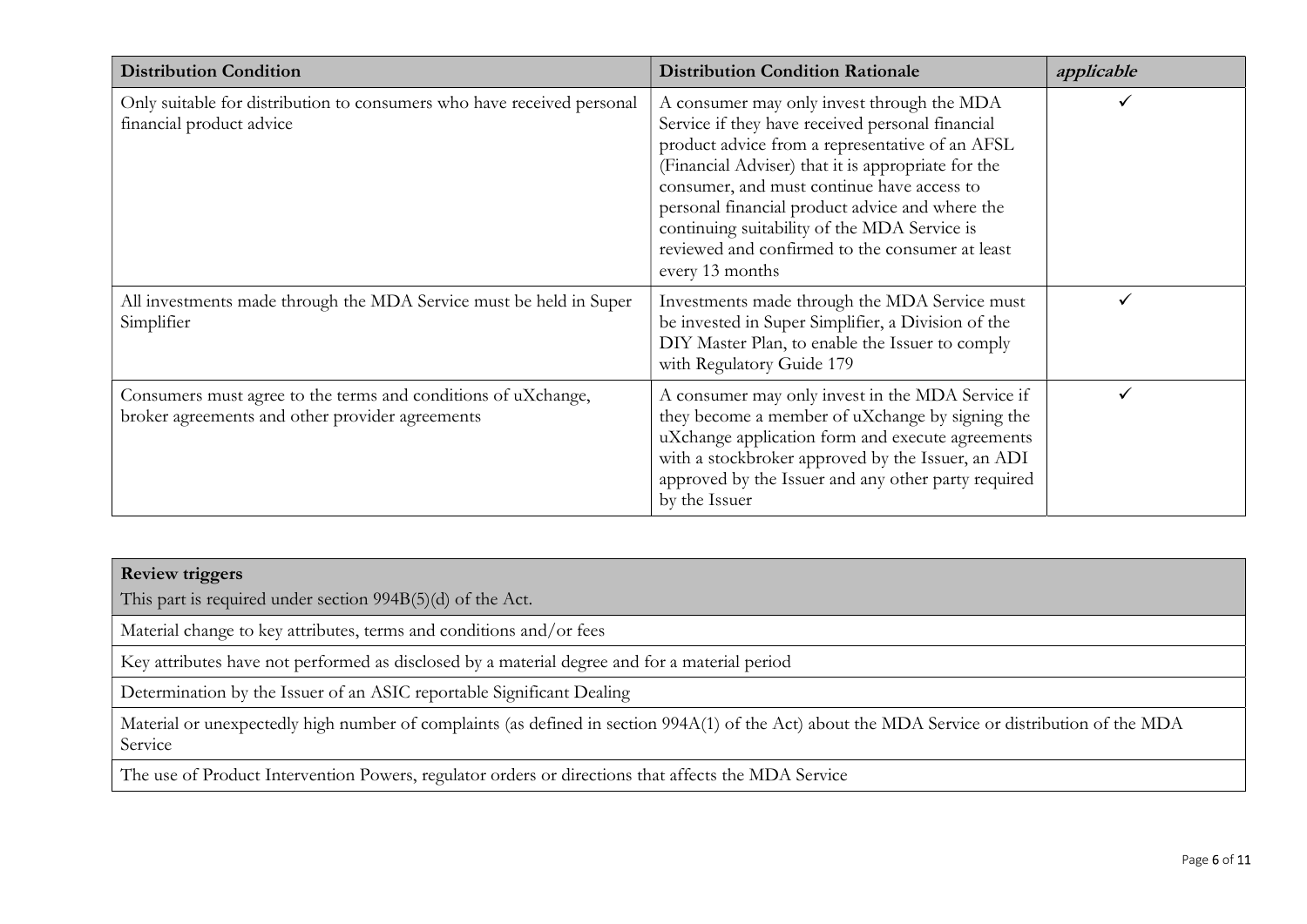| <b>Mandatory review periods</b>                                    |                           |  |
|--------------------------------------------------------------------|---------------------------|--|
| This part is required under section 994B(5)(e) and (f) of the Act. |                           |  |
| <b>Review period</b>                                               | Maximum period for review |  |
| Initial review                                                     | 12 months                 |  |
| Subsequent review                                                  | 12 months                 |  |

| Distributor reporting requirements<br>This part is required under section $994B(5)(g)$ and (h) of the Act.                                                                                                                       |                                                                                                                             |                                                   |
|----------------------------------------------------------------------------------------------------------------------------------------------------------------------------------------------------------------------------------|-----------------------------------------------------------------------------------------------------------------------------|---------------------------------------------------|
| <b>Reporting requirement</b>                                                                                                                                                                                                     | Reporting period                                                                                                            | Which distributors this<br>requirement applies to |
| Complaints (as defined in section 994A(1) of the Act) relating<br>to the product design, product availability and distribution.<br>The distributor should provide all the content of the<br>complaint, having regard to privacy. | Within 10 business days following end of calendar<br>quarter                                                                | All distributors                                  |
| Significant dealing outside of target market, under s994F(6) of<br>the Act.                                                                                                                                                      | As soon as practicable but no later than 10 business days<br>after distributor becomes aware of the significant<br>dealing. | All distributors                                  |
| See Definitions for further detail.                                                                                                                                                                                              |                                                                                                                             |                                                   |

Distributors must report to the Issuer using the method specified by the Issuer at www.mdaoperator.com.au This link also provides contact details relating to this TMD for the Issuer.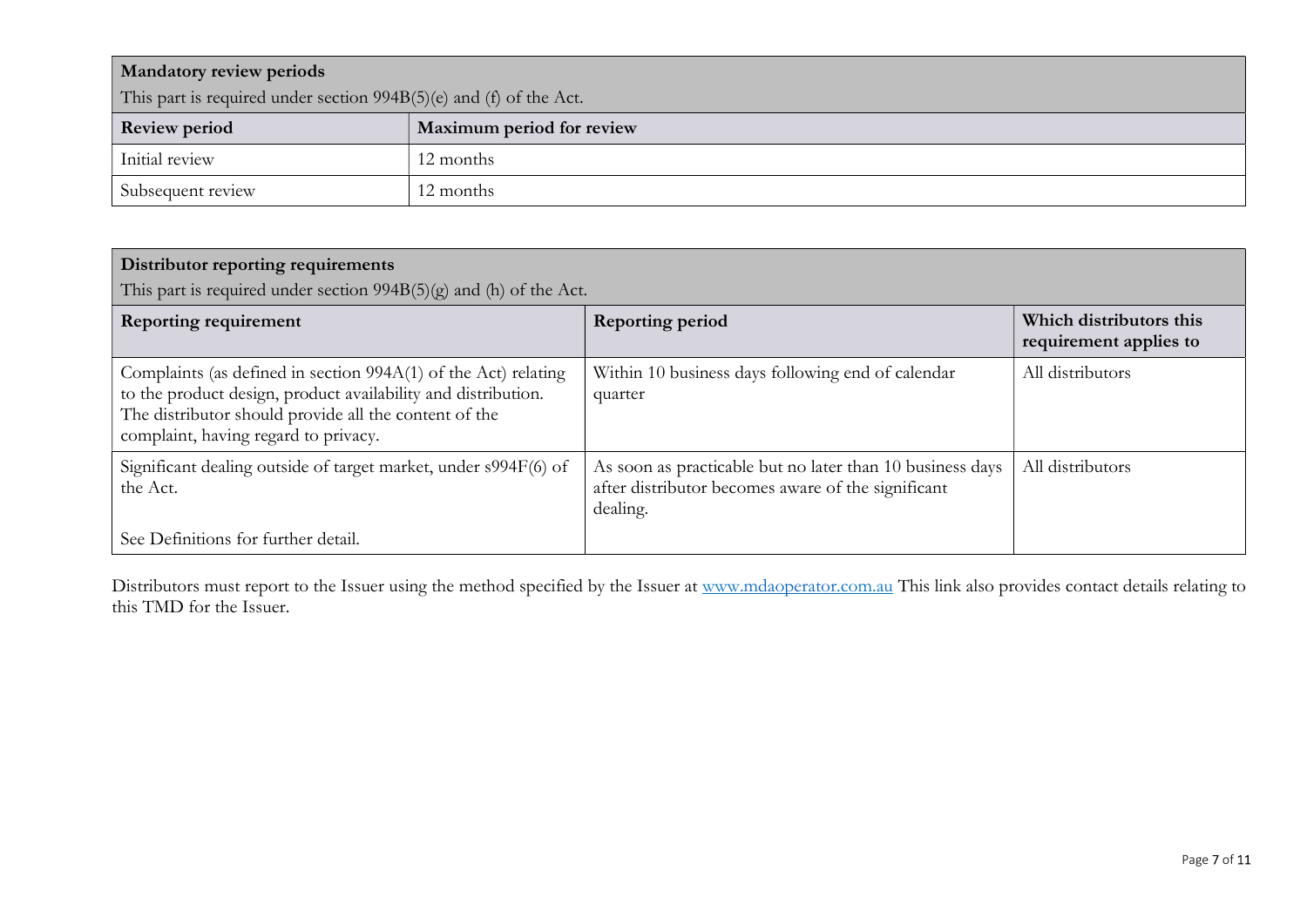# Definitions

| Term                                                     | Definition                                                                                                                                                                                                                                                                                                                                      |  |
|----------------------------------------------------------|-------------------------------------------------------------------------------------------------------------------------------------------------------------------------------------------------------------------------------------------------------------------------------------------------------------------------------------------------|--|
| Superannuation Law                                       | The Superannuation Industry (Supervision) Act 1993, Superannuation Guarantee (Administration) Act 1994 and all<br>associated regulations and guidance as amended from time to time.                                                                                                                                                             |  |
| Super Simplifier                                         | The division of the DIY Master Plan ABN 46 074 281 314 RSE No. R1070743 in respect of which Diversa<br>Trustees Limited ABN 49 006 421 638 acts as trustee known as 'Super Simplifier'.                                                                                                                                                         |  |
| Consumer's investment objective                          |                                                                                                                                                                                                                                                                                                                                                 |  |
| Capital Growth                                           | The consumer seeks to invest in a product designed to generate capital return. The consumer prefers exposure to<br>growth assets (such as shares or property) or otherwise seeks an investment return above the current inflation<br>rate.                                                                                                      |  |
| Capital Preservation                                     | The consumer seeks to invest in a product to reduce volatility and minimise loss in a market down-turn. The<br>consumer prefers exposure to defensive assets (such as cash or fixed income securities) that are generally lower in<br>risk and less volatile than growth investments.                                                           |  |
| Capital Guaranteed                                       | The consumer seeks a guarantee or protection against capital loss whilst still seeking the potential for capital<br>growth (typically gained through a derivative arrangement). The consumer would likely understand the<br>complexities, conditions and risks that are associated with such products.                                          |  |
| Income Distribution                                      | The consumer seeks to invest in a product designed to distribute regular and/or tax-effective income. The<br>consumer prefers exposure to income-generating assets (typically, high dividend-yielding equities, fixed income<br>securities and money market instruments).                                                                       |  |
| Consumer's intended product use (% of Investable Assets) |                                                                                                                                                                                                                                                                                                                                                 |  |
| Solution/Standalone (75-100%)                            | The consumer intends to hold the investment as either a part or the majority (up to 100%) of their total <i>investable</i><br>assets (see definition below). The consumer typically prefers exposure to a product with at least High portfolio<br>diversification (see definitions below).                                                      |  |
| Core Component (25-75%)                                  | The consumer intends to hold the investment as a major component, up to 75%, of their total <i>investable assets</i> (see<br>definition below). The consumer typically prefers exposure to a product with at least Medium portfolio diversification<br>(see definitions below).                                                                 |  |
| Satellite (<25%)                                         | The consumer intends to hold the investment as a smaller part of their total portfolio, as an indication it would<br>be suitable for up to 25% of the total <i>investable assets</i> (see definition below). The consumer is likely to be<br>comfortable with exposure to a product with Low portfolio diversification (see definitions below). |  |
| <b>Investable Assets</b>                                 | Those assets that the consumer has available for investment, excluding the family home.                                                                                                                                                                                                                                                         |  |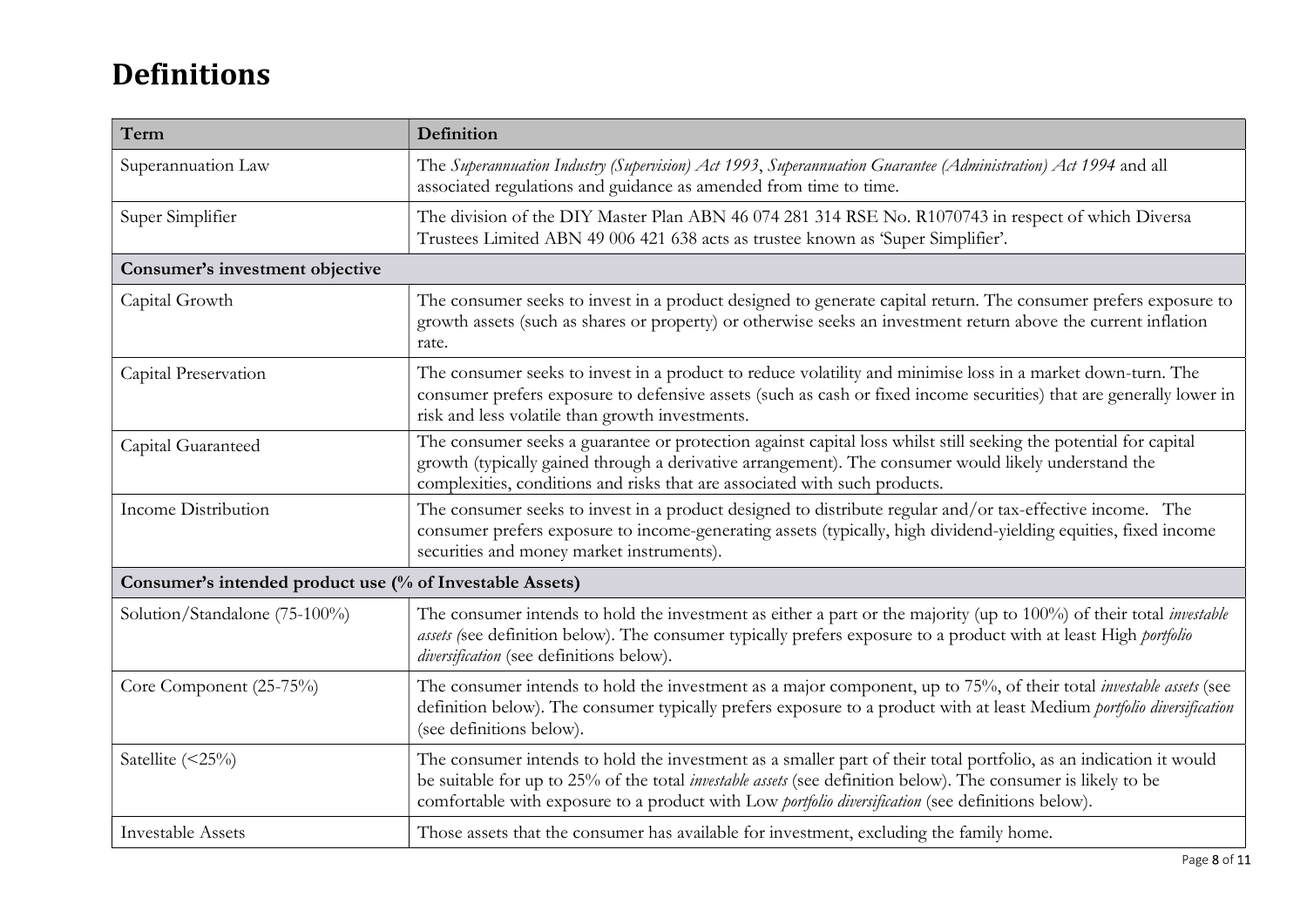| Term                                                                                                                                                                                                                                                                                                                                                                                                                                                                                                                   | Definition                                                                                                                                                                                                                                                                                                  |  |
|------------------------------------------------------------------------------------------------------------------------------------------------------------------------------------------------------------------------------------------------------------------------------------------------------------------------------------------------------------------------------------------------------------------------------------------------------------------------------------------------------------------------|-------------------------------------------------------------------------------------------------------------------------------------------------------------------------------------------------------------------------------------------------------------------------------------------------------------|--|
| Consumer's intended investment timeframe                                                                                                                                                                                                                                                                                                                                                                                                                                                                               |                                                                                                                                                                                                                                                                                                             |  |
| Short ( $\leq$ 2 years)                                                                                                                                                                                                                                                                                                                                                                                                                                                                                                | The consumer has a short investment timeframe and may wish to redeem within two years.                                                                                                                                                                                                                      |  |
| Medium $(> 2$ years)                                                                                                                                                                                                                                                                                                                                                                                                                                                                                                   | The consumer has a medium investment timeframe and is unlikely to redeem within two years.                                                                                                                                                                                                                  |  |
| Long ( $> 8$ years)                                                                                                                                                                                                                                                                                                                                                                                                                                                                                                    | The consumer has a long investment timeframe and is unlikely to redeem within eight years.                                                                                                                                                                                                                  |  |
| Consumer's Risk (ability to bear loss) and Return profile                                                                                                                                                                                                                                                                                                                                                                                                                                                              |                                                                                                                                                                                                                                                                                                             |  |
|                                                                                                                                                                                                                                                                                                                                                                                                                                                                                                                        | A consumer's desired product return profile would generally take into account the impact of fees, costs and taxes.                                                                                                                                                                                          |  |
| Low                                                                                                                                                                                                                                                                                                                                                                                                                                                                                                                    | The consumer is conservative or low risk in nature, seeks to minimise potential losses and is comfortable with a<br>low target return profile.                                                                                                                                                              |  |
|                                                                                                                                                                                                                                                                                                                                                                                                                                                                                                                        | Consumer typically prefers defensive assets such as cash and fixed income.                                                                                                                                                                                                                                  |  |
| Medium                                                                                                                                                                                                                                                                                                                                                                                                                                                                                                                 | The consumer is moderate or medium risk in nature, seeking to minimise potential losses and comfortable with a<br>moderate target return profile.                                                                                                                                                           |  |
|                                                                                                                                                                                                                                                                                                                                                                                                                                                                                                                        | Consumer typically prefers a balance of growth assets such as shares, property and alternative assets and<br>defensive assets such as cash and fixed income.                                                                                                                                                |  |
| High                                                                                                                                                                                                                                                                                                                                                                                                                                                                                                                   | The consumer is higher risk in nature and can accept higher potential losses in order to target a higher target<br>return profile.                                                                                                                                                                          |  |
|                                                                                                                                                                                                                                                                                                                                                                                                                                                                                                                        | Consumer typically prefers predominantly growth assets such as shares, property and alternative assets with only<br>a smaller or moderate holding in defensive assets such as cash and fixed income.                                                                                                        |  |
| Very high                                                                                                                                                                                                                                                                                                                                                                                                                                                                                                              | The consumer has a more aggressive or very high risk appetite, seeks to maximise returns and can accept higher<br>potential losses and possibly other risk factors, such as leverage.                                                                                                                       |  |
|                                                                                                                                                                                                                                                                                                                                                                                                                                                                                                                        | Consumer typically prefers growth assets such as shares, property and alternative assets.                                                                                                                                                                                                                   |  |
| Consumer's need to withdraw money                                                                                                                                                                                                                                                                                                                                                                                                                                                                                      |                                                                                                                                                                                                                                                                                                             |  |
| Issuers should consider in the first instance the redemption request frequency under ordinary circumstances. However, the redemption request frequency<br>is not the only consideration when determining the ability to meet the consumer's requirement to access capital. To the extent that the liquidity of the<br>underlying investments or possible liquidity constraints (e.g. ability to stagger or delay redemptions) could impact this, this is to be taken into consideration<br>in completing this section. |                                                                                                                                                                                                                                                                                                             |  |
| Daily/Weekly/Monthly/Quarterly/<br>Annually or longer                                                                                                                                                                                                                                                                                                                                                                                                                                                                  | The consumer seeks to invest in a product which permits redemption requests at this frequency under ordinary<br>circumstances and the Issuer is typically able to meet that request within a reasonable period. Withdrawals from<br>Super Simplifier remain subject to the Superannuation Law at all times. |  |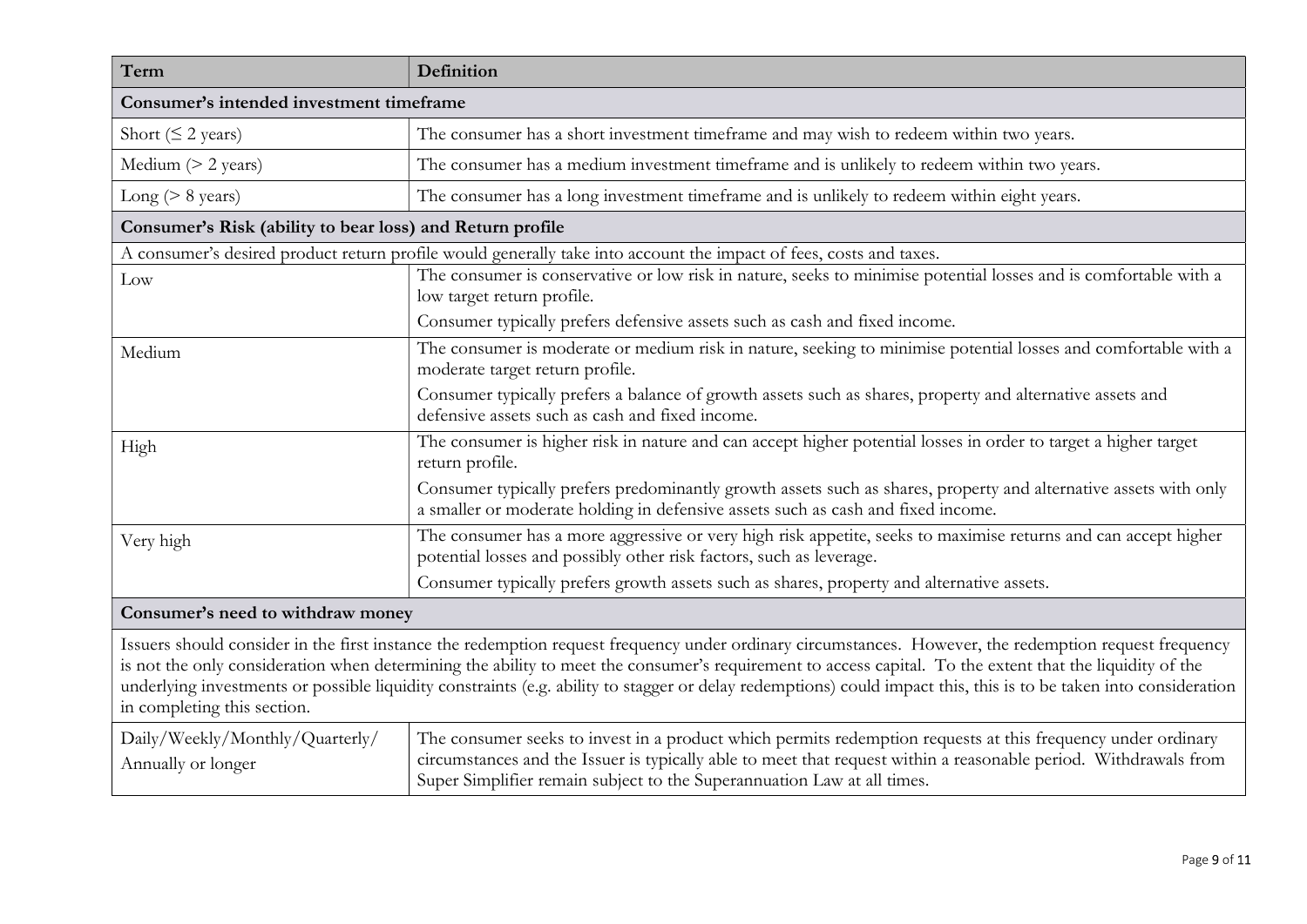| Term                                                                                        | Definition                                                                                                                                                                                                                                                                                                         |  |
|---------------------------------------------------------------------------------------------|--------------------------------------------------------------------------------------------------------------------------------------------------------------------------------------------------------------------------------------------------------------------------------------------------------------------|--|
| <b>Consumer's Other requirements</b>                                                        |                                                                                                                                                                                                                                                                                                                    |  |
| Individual tax management of<br>investments                                                 | The customer is seeking a product that provides the ability to actively manage the consumer's tax position in the<br>recommendations which are made to them                                                                                                                                                        |  |
| Visibility / transparency of portfolio<br>holdings                                          | The consumer is seeking a product that provides a clear understanding of the constituents in their portfolio                                                                                                                                                                                                       |  |
| Ability to customise portfolio or<br>accommodate other holdings                             | The consumer requires the ability to specifically include, exclude or manage specific investments or classes of<br>investment for particular reasons, such as ESG considerations, or because they have existing holdings which need<br>to be accommodated in portfolio design                                      |  |
| Ability to include in specie transfer of<br>existing investments                            | The consumer has existing holdings which they expect to be incorporated into their portfolio and where<br>ownership is to carry on, subject to subsequent portfolio management considerations. This may be for tax,<br>transaction cost or other reasons                                                           |  |
| Management of the portfolio without<br>the consumer needing to approve<br>every transaction | The consumer is willing to delegate to decision making on portfolio changes to a suitably authorised and<br>competent organisation which will operate the account in accordance with the Investment Program                                                                                                        |  |
| Awareness of or specific inclusion of<br>ESG requirements in portfolio<br>construction      | The consumer has expressed a preference for a portfolio which accommodates his or her preferences for ESG<br>considerations to be taken into account in the selection of investments                                                                                                                               |  |
| <b>Distributor Reporting</b>                                                                |                                                                                                                                                                                                                                                                                                                    |  |
| Significant dealings                                                                        | Section 994F(6) of the Act requires distributors to notify the Issuer if they become aware of a significant dealing<br>in the MDA Service that is not consistent with the TMD. Neither the Act nor ASIC defines when a dealing is<br>'significant' and distributors have discretion to apply its ordinary meaning. |  |
|                                                                                             | The Issuer will rely on notifications of significant dealings to monitor and review the MDA Service, this TMD,<br>and its distribution strategy, and to meet its own obligation to report significant dealings to ASIC.                                                                                            |  |
|                                                                                             | Dealings outside this TMD may be significant because:                                                                                                                                                                                                                                                              |  |
|                                                                                             | they represent a material proportion of the overall distribution conduct carried out by the distributor in<br>$\bullet$<br>relation to the MDA Service, or                                                                                                                                                         |  |
|                                                                                             | they constitute an individual transaction which has resulted in, or will or is likely to result in, significant<br>detriment to the consumer (or class of consumer).                                                                                                                                               |  |
|                                                                                             | In each case, the distributor should have regard to:                                                                                                                                                                                                                                                               |  |